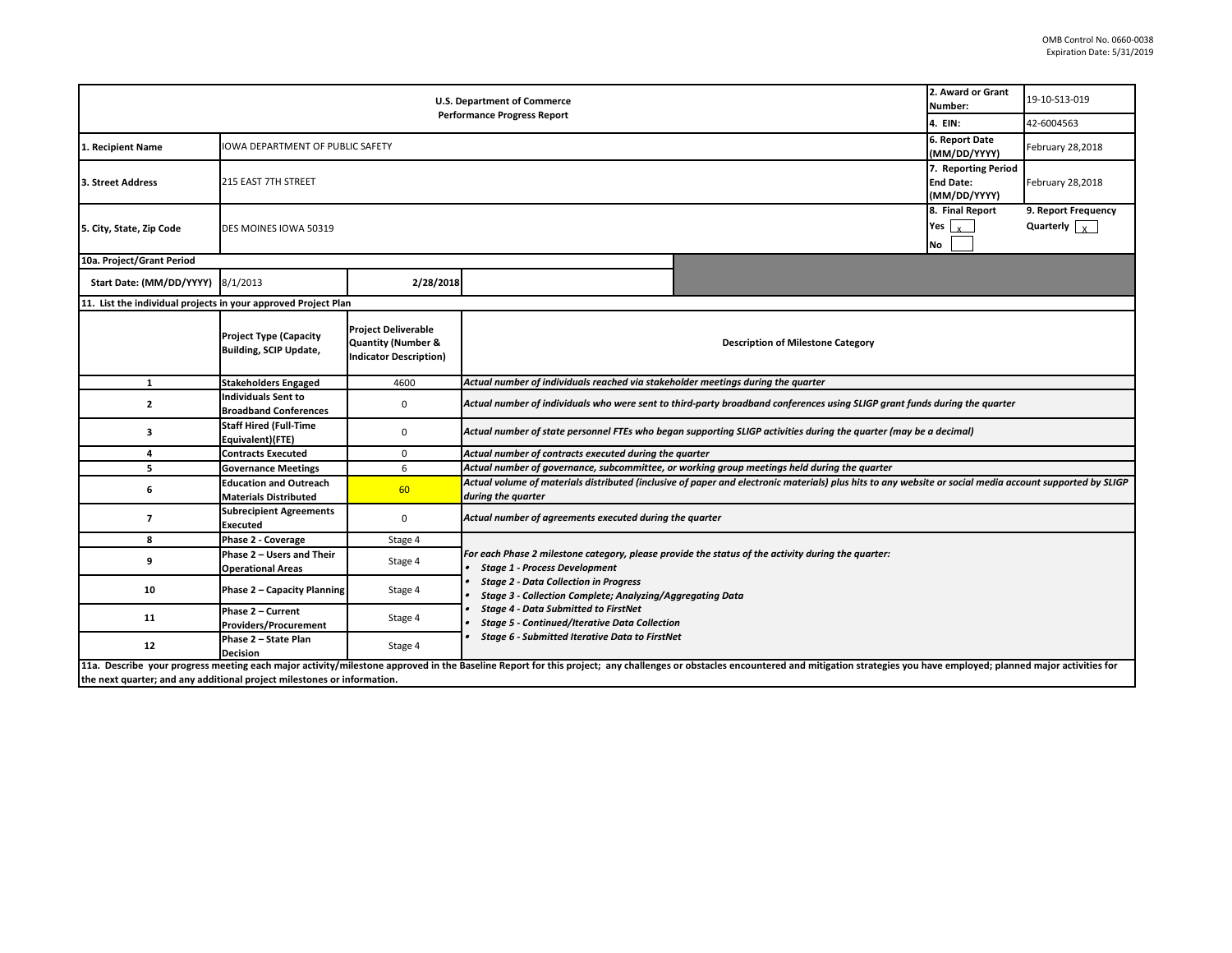FIRSTNET outreach was conducted at the Security Institute, in Sioux City, in January with AT&T outlying the services they provide for the network. Outreach materials were handed out at the event. Outreach materials for the included in the total number of outreach materials listed above for this one event. Facebook and Twitter as well as the website are updated daily/weekly on FIRSTNET related articles that are found and retweeted on ISICSB a board meetings are conducted each month. RIC meetings are held locally each month with discussion on FIRSTNET and the role of the RIC. Meetings with AT&T were conducted on the aspects of future regional outreach events in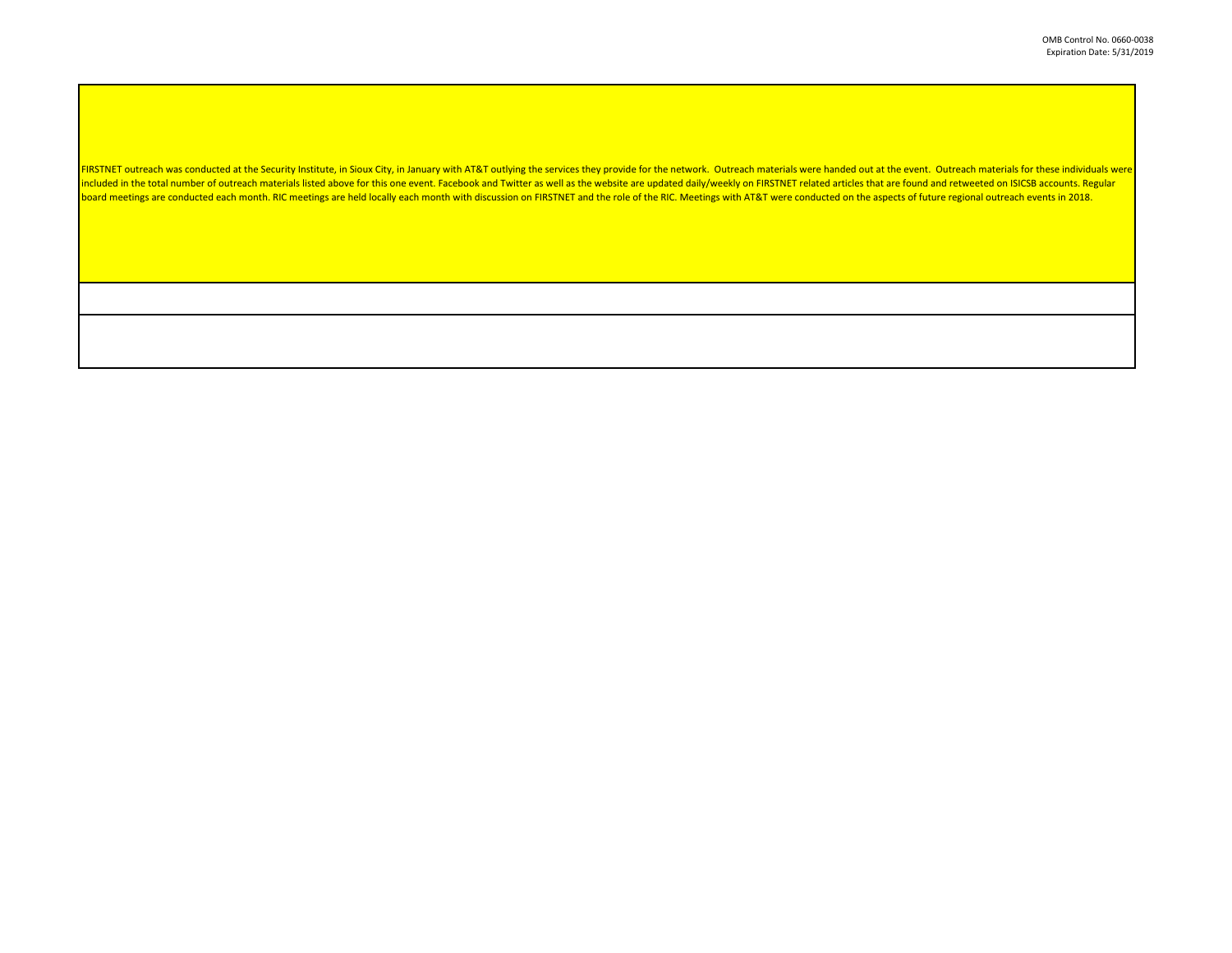**11c. Provide any other information that would be useful to NTIA as it assesses this project's progress.** 

**11d. Describe any success stories or best practices you have identified. Please be as specific as possible.**

The Board continues to see success with outreach initiatives such as the RIC meetings, Regional Outreach meetings, use of Video and Social Media, and the RIC3 Outreach Event held in January where over 50 individuals were i learn about FirstNet progress.

**12. Personnel** 

**12a. If the project is not fully staffed, describe how any lack of staffing may impact the project's time line and when the project will be fully staffed.**

| 12b. Staffing Table - Please include all staff that have contributed time to the project. Please do not remove individuals from this table. |                            |                                                        |                                                                           |                      |                                      |                   |                 |                                         |                                          |
|---------------------------------------------------------------------------------------------------------------------------------------------|----------------------------|--------------------------------------------------------|---------------------------------------------------------------------------|----------------------|--------------------------------------|-------------------|-----------------|-----------------------------------------|------------------------------------------|
| <b>Job Title</b>                                                                                                                            | FTE%                       |                                                        | Project (s) Assigned                                                      |                      |                                      |                   |                 |                                         |                                          |
| Bureau Chief DPS Comm Lt                                                                                                                    |                            |                                                        |                                                                           |                      |                                      |                   |                 |                                         |                                          |
| lampe position no change title                                                                                                              |                            |                                                        | 50% of wages paid by SLIGP funds for SLIGP activities                     |                      |                                      |                   |                 |                                         |                                          |
| only                                                                                                                                        | 50%                        |                                                        |                                                                           |                      |                                      |                   |                 |                                         |                                          |
| <b>Administrative Assistant</b>                                                                                                             | 100%                       | 100% of wages paid by SLIGP funds for SLIGP activities | no                                                                        |                      |                                      |                   |                 |                                         |                                          |
| ICN Employee Deputy SWIC                                                                                                                    | 100%                       | 100% of wages paid by SLIGP funds for SLIGP activities |                                                                           |                      |                                      |                   |                 |                                         | yes discontinued                         |
| ICN employee                                                                                                                                | 100%                       |                                                        | Billed monthly on hours dedicated to SLIGP acitivites<br>yes discontinued |                      |                                      |                   |                 |                                         |                                          |
| ICN employee                                                                                                                                | 100%                       |                                                        | billed monthly on hours dedicated to SLIGP acitivites                     |                      |                                      |                   |                 |                                         | yes discontinued                         |
| 13. Subcontracts (Vendors and/or Subrecipients)                                                                                             |                            |                                                        |                                                                           |                      |                                      |                   |                 |                                         |                                          |
| 13a. Subcontracts Table - Include all subcontractors. The totals from this table must equal the "Subcontracts Total" in Question 14f.       |                            |                                                        |                                                                           |                      |                                      |                   |                 |                                         |                                          |
| Name                                                                                                                                        | <b>Subcontract Purpose</b> |                                                        | Type<br>(Vendor/Subrec.)                                                  | RFP/RFQ Issued (Y/N) | Contract<br><b>Executed</b><br>(Y/N) | <b>Start Date</b> | <b>End Date</b> | <b>Total Federal Funds</b><br>Allocated | <b>Total Matching Funds</b><br>Allocated |
| <b>Federal Engineering</b>                                                                                                                  | <b>SLIGP ACTIVITIES</b>    |                                                        | <b>VENDOR</b>                                                             | N                    | $\mathsf{v}$                         | 8/1/2013          | 3/1/2016        | \$71,781.00                             |                                          |
| Connect Iowa                                                                                                                                | <b>SLIGP ACTIVITIES</b>    |                                                        | <b>VENDOR</b>                                                             |                      | Y                                    | 8/1/2014          | 8/1/2017        | \$182,651.00                            |                                          |
| Unknown Vendor                                                                                                                              | Phase 2                    |                                                        | <b>VENDOR</b>                                                             | N                    | N                                    |                   |                 | \$678,504.00                            |                                          |
| <b>Federal Engineering</b>                                                                                                                  | <b>SLIGP ACTIVITIES</b>    |                                                        | <b>VENDOR</b>                                                             | N                    | $\mathbf{v}$                         | 4/7/2014          | 4/1/2017        | \$162,000.00                            |                                          |
| <b>RICOH</b>                                                                                                                                | <b>COPIER LEASE</b>        |                                                        | <b>VENDOR</b>                                                             | N                    |                                      | 11/1/2013         | 10/31/2016      | \$8,640.00                              |                                          |
| 13b. Describe any challenges encountered with vendors and/or subrecipients.                                                                 |                            |                                                        |                                                                           |                      |                                      |                   |                 |                                         |                                          |
| New copier lease for 3 years signed. Small increase.                                                                                        |                            |                                                        |                                                                           |                      |                                      |                   |                 |                                         |                                          |